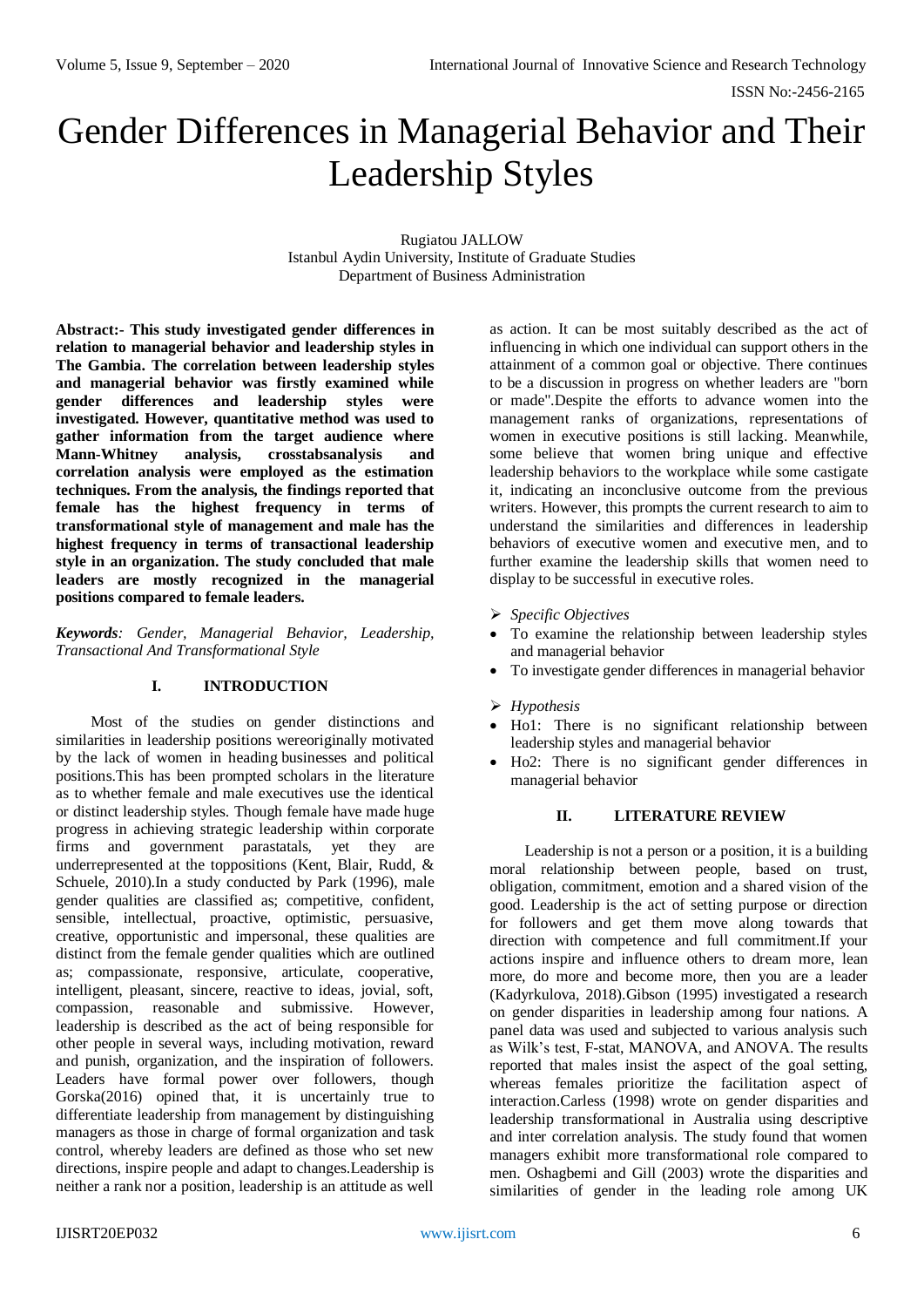### ISSN No:-2456-2165

managers. They used 2 tailed t-test method and discovered that male leaders delegate more task than the female leaders and the difference in their leading role is not significant. Melero (2004) conducted a survey on sex differences in the style of the management in Germany. The findings indicated that work environment wherewomen's role is being enhanced,the management is influenced democratically, better collaborative and active managerial partnerships among staff. Afolabi, Obude, Okediji and Ezeh (2009) studied the connection between gender and leadership in relation to commitment and performance of the employee in Nigeria. they employed 2-way ANOVA and reported that democratic female leaders instigate higher performance while autocratic female leaders influence commitment.

Kent, Blair, Rudd and Schuele (2010) wrote on the connection between gender differences and transformational behavior of the leaders in Germany. They employed descriptive and ANOVA analyses and showed that gender leading behaviors appear the same. Paustian-Underdahl, Wlker and Woehr (2014) conducted a survey on gender and leadership effectiveness using meta-analysis contextual. The study reported that females are more significant than the males.Walker (2015) examined leadership perception in relation to gender and employee motivation. The study used ANOVA technique and found that gender and style of leadership have no significant influence on employee motivation. Thna and Jayatilake (2016) evaluated gender influences on leadership styles in Sri Lanka. The statistical tests reported that gender managerial role in government has no significant difference. Mushtaq (2016) investigated an empirical review of the connection between gender and leadership style and found gender makes no one a good leader though skills differ. Süer (2017) wrote on leadership effects on employees' empowerment and gender role in Turkey. Descriptive analysis, correlation and regression analysis were used in the study, and reported that transformational style is the main imperative indicator to

employee's empowerment.Sebastian and Moon (2018) studied the gender disparities in leadership participatory among school principals working time with others in United States. The study employed hierarchical linear modeling and found that woman principals used more time with others compared to their male counterparts.

# **III. METHODOLOGY**

This research employed a convenient sampling among the employees in The Gambia state capital. A set of questionnaires were distributed to 250 employees though provision was made for the wrongly filled questions or unwillingly given information. Nonetheless, a total of 200 individualquestionnairewas returned completely. The study used correlation analysis, andMann-Whitney analysis and crosstabs analysis as the estimation techniques.

# *Model Specification*

In order to achieve the relationship between the variables: gender differences, managerial behavior, and leadership style, a simultaneous modeling was set up linking the three variables. The models are presented below as:

```
TLS = f(TSLS, PLS, MB)TSLS = f(TLS, PLS, MB)PLS = f(TLS, TSLS, MB)MB = f(TLS, TSLS, PLS)Where
TLS = Transformational Leadership Style
TSLS = Transactional Leadership Style
PLS = Passive Leadership Style
MB =Managerial Behavior
```
However, correlation test was established in order to determine the relationship between the stated variables.

# *Correlation Analysis*

|                             | <b>Table 1: Correlations</b> |                  |                  |                  |            |  |  |  |  |  |
|-----------------------------|------------------------------|------------------|------------------|------------------|------------|--|--|--|--|--|
|                             |                              | Transformational | Transactional    | Passive          | Managerial |  |  |  |  |  |
|                             |                              | Leadership Style | Leadership Style | Leadership Style | Behavior   |  |  |  |  |  |
|                             | Pearson Correlation          |                  | $.599***$        | $-.635***$       | $.593**$   |  |  |  |  |  |
| Transformational            | Sig. (2-tailed)              |                  | .000             | .000             | .000       |  |  |  |  |  |
| Leadership Style            |                              |                  |                  |                  |            |  |  |  |  |  |
| Transactional               | Pearson Correlation          | $.599**$         |                  | $-.637**$        | $.475***$  |  |  |  |  |  |
|                             | Sig. (2-tailed)              | .000             |                  | .000             | .000       |  |  |  |  |  |
| Leadership Style            |                              |                  |                  |                  |            |  |  |  |  |  |
|                             | Pearson Correlation          | $-.635**$        | $-.637**$        |                  | $-.484**$  |  |  |  |  |  |
| Passive Leadership<br>Style |                              |                  |                  |                  |            |  |  |  |  |  |
|                             | Pearson Correlation          | $.593**$         | $.475***$        | $-.484***$       |            |  |  |  |  |  |
| Managerial Behavior         | Sig. (2-tailed)              | .000             | .000             | .000             |            |  |  |  |  |  |
|                             |                              |                  |                  |                  |            |  |  |  |  |  |

Source: Researcher's compilation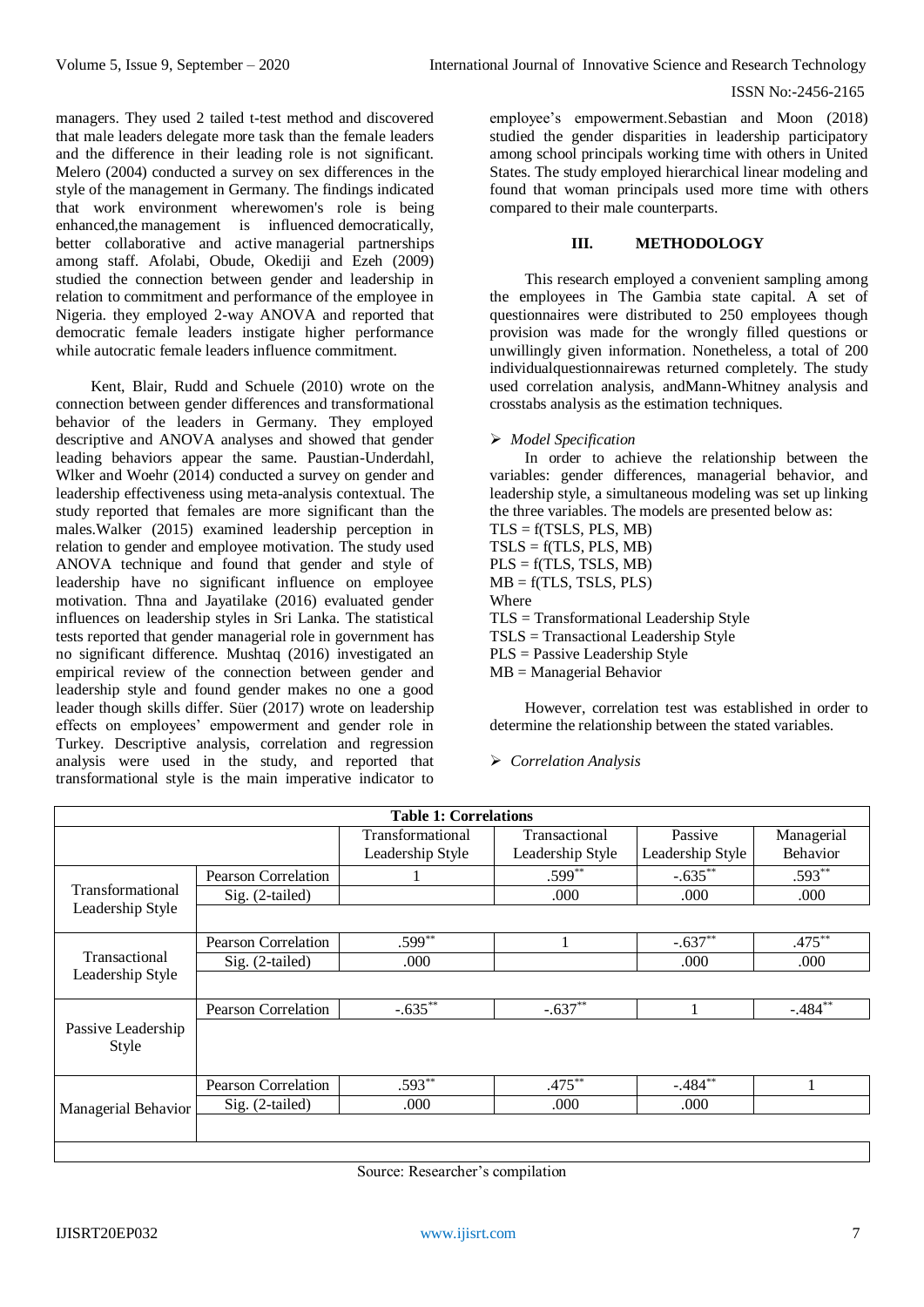#### ISSN No:-2456-2165

The report of the correlation analysis presented in the above table shows the correlation coefficient value between transformational leadership style (TLS) and transactional leadership style (TSLS) is 0.599 and its 2-tailed sig value of 0.000 representing that a positive significant relationship existing between TLS and TSLS respectively. Transformational leadership style and passive leadership style show a correlation coefficient value of -0.635 with sig value 0.000, indicating that TLS and PLS have a negative significant correlation between each other. The transformational leadership style (TLS) and managerial behavior (MB) reveal a correlation coefficient value of 0.593 with 2-tailed sig value of 0.000, implying that TLS and MB show a positive and significant relationship to one another. Meanwhile, passive leadership style (PLS) reveals a negative and significant relationship with transactional leadership style and managerial behavior.

# *Crosstabs Analysis*

Gender Differences on Transformational Leadership Style, Transactional Leadership Style, Passive Leadership Style, and Managerial Behavior

1: Not at all, 2: Once in a while, 3: Sometimes, 4: Fairly often, and 5: Frequently if not always.

*Mann-Whitney Analysis*

| Mean of Transformational<br>Leadership Style | Gender<br><b>Status</b> | N          | <b>Mean Rank</b>             | <b>Sum of Ranks</b> | Z        | Sig. |
|----------------------------------------------|-------------------------|------------|------------------------------|---------------------|----------|------|
|                                              | Male                    | 113        | 61.59                        | 6960.00             | $-10.87$ | .00. |
|                                              | Female                  | 87         | 151.03                       | 13140.00            |          |      |
|                                              | Total                   | <b>200</b> |                              |                     |          |      |
|                                              |                         |            | Course Descended compilation |                     |          |      |

# **Table 2:**Transformationalleadershipstyle on Gender

**Source:** Researcher's compilation

The mean rank value of male is lower than female value as shown in the above table. The value of  $Z$  is  $-10.87$  with the pvalue of .00 that is less than of 0.05. Therefore, it can be decided that male and female have different transformational leadership style in The Gambia.

|                  |                      |            | <b>Table 3:</b> Fransactionalicated shipsivie on Gender |                     |          |         |
|------------------|----------------------|------------|---------------------------------------------------------|---------------------|----------|---------|
| Mean of          | <b>Gender Status</b> | N          | <b>Mean Rank</b>                                        | <b>Sum of Ranks</b> |          | Sig.    |
| Transactional    |                      |            |                                                         |                     |          |         |
| Leadership Style | Male                 | 113        | 63.58                                                   | 7185.00             | $-10.49$ | $.00\,$ |
|                  | Female               | 87         | 148.45                                                  | 12915.00            |          |         |
|                  | Total                | <b>200</b> |                                                         |                     |          |         |

**Table 3:**Transactionalleadershipstyle on Gender

**Source:** Researcher's compilation

The mean value of male is less than female value as shown in the above table. The value of  $Z$  is  $-10.49$  with the p-value of .00 that is less than of 0.05. Therefore, it can be decided that male and female have different transactional leadership style in The Gambia.

| Table 4: Mann-Whitney test for Passiveleadershipstyle on Gender |  |  |
|-----------------------------------------------------------------|--|--|
|                                                                 |  |  |

| <b>Table +</b> , maille whithey test fort assive readershipsevic on Gender |                      |     |                  |                     |          |      |  |  |  |  |  |
|----------------------------------------------------------------------------|----------------------|-----|------------------|---------------------|----------|------|--|--|--|--|--|
| Mean of Passive<br>Leadership Style                                        | <b>Gender Status</b> | N   | <b>Mean Rank</b> | <b>Sum of Ranks</b> |          | Sig. |  |  |  |  |  |
|                                                                            | Male                 | 113 | 59.60            | 6735.00             | $-11.52$ | .00. |  |  |  |  |  |
|                                                                            | Female               | 87  | 153.62           | 13365.00            |          |      |  |  |  |  |  |
|                                                                            | Total                | 200 |                  |                     |          |      |  |  |  |  |  |

**Source:** Researcher's compilation

The mean rank value of male is 59.60 that is lower than female rank value of 153.62 as shown in the below table. The value of Z is -11.52 with the p-value of .00 that is lower than of 0.05. Therefore, null hypothesis is rejected, while alternative hypothesis is accepted. it can be agreed that male and female have different passive leadership style in The Gambia.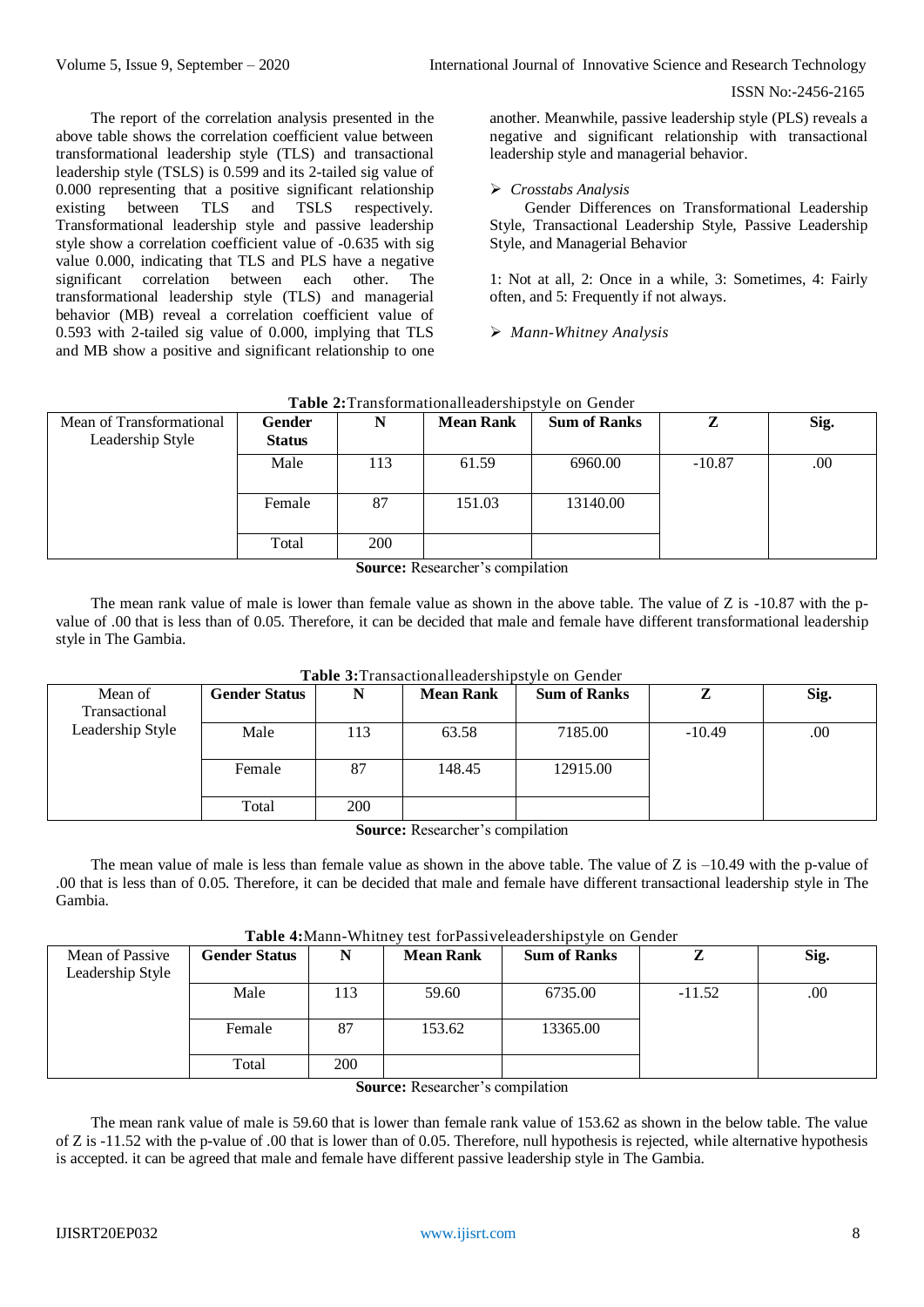| <b>rapic 9:</b> managemanochavior on oction |               |     |                  |                     |         |      |  |  |  |
|---------------------------------------------|---------------|-----|------------------|---------------------|---------|------|--|--|--|
| Mean of                                     | Gender        |     | <b>Mean Rank</b> | <b>Sum of Ranks</b> | ,,      | Sig. |  |  |  |
| Managerial                                  | <b>Status</b> |     |                  |                     |         |      |  |  |  |
| Behavior                                    | Male          | 113 | 94.79            | 113                 | $-1.60$ | .10  |  |  |  |
|                                             | Female        | 87  | 107.92           | 87                  |         |      |  |  |  |
|                                             | Total         | 200 |                  |                     |         |      |  |  |  |

**Table 5:** Managerialbehavior on Gender

**Source:** Researcher's compilation

The mean value of male is lowerthan female value as shown in the below table. The value of Z is -1.60 with the p-value of .10 that is above 0.05 but can be accepted at 10%. Therefore, it can be decided that male and female have different managerial behavior in The Gambia.

#### *Crosstabs Analysis*

| Table 1: Gender * Transformational Leadership Style Crosstabulation |        |  |  |    |    |       |     |  |  |
|---------------------------------------------------------------------|--------|--|--|----|----|-------|-----|--|--|
| Transformational Leadership Style                                   |        |  |  |    |    | Total |     |  |  |
|                                                                     |        |  |  |    |    |       |     |  |  |
| Gender                                                              | Male   |  |  |    | 59 | 64    | 142 |  |  |
|                                                                     | Female |  |  |    | 30 |       |     |  |  |
| Total                                                               |        |  |  | 10 | 89 | 89    | 200 |  |  |

Source: Researcher's compilation

Table 6 reveals gender differences as against transformational leadership style and it shows that 2 male chose not all, 3 male chose once in a while, 14 male chose sometimes, 59 male chose fairly often and 64 male chose frequently, if not often that male is transformational while 1 female chose once in a while, 2 female chose sometimes, 30 female chose fairly often and 25 female chose frequently if not always that female is more transformational compared to male. This shows that male has the frequency value as against the female, indicating that male has the highest frequency in terms of transformational style of management.

| <b>Table 2:</b> Gender * Transactional Leadership Style Crosstabulation |  |  |    |    |    |     |       |  |  |
|-------------------------------------------------------------------------|--|--|----|----|----|-----|-------|--|--|
| <b>Transactional Leadership Style</b>                                   |  |  |    |    |    |     | Total |  |  |
|                                                                         |  |  |    |    |    |     |       |  |  |
| Gender                                                                  |  |  |    | 28 | 4t |     | 142   |  |  |
|                                                                         |  |  |    |    |    |     |       |  |  |
| Total                                                                   |  |  | 38 |    |    | 200 |       |  |  |

Source: Researcher's compilation

The above table shows gender differences as against transactional leadership style and it shows that 2 male chose not all, 3 male chose once in a while, 28 male chose sometimes, 46 male chose fairly often and 63 male chose frequently, if not often that male is transformational while 4 female chose once in a while, 10 female chose sometimes, 26 female chose fairly often and 18 female chose frequently if not always that females are more transactional leaders compared to male. This shows that male has the highest frequency value as against the female, indicating that male has the highest frequency in terms of transactional leadership style in an organization.

| Table 3: Gender * Passive Leadership Style Crosstabulation |  |  |    |  |  |     |       |  |  |
|------------------------------------------------------------|--|--|----|--|--|-----|-------|--|--|
| Passive Leadership Style                                   |  |  |    |  |  |     | Total |  |  |
|                                                            |  |  |    |  |  |     |       |  |  |
| Gender                                                     |  |  | 66 |  |  |     | 142   |  |  |
|                                                            |  |  |    |  |  |     |       |  |  |
| Total                                                      |  |  |    |  |  | 200 |       |  |  |

Source: Researcher's compilation

Table 8 reveals gender differences as against transformational leadership style and it shows that 65 male chose not all, 66 male chose once in a while, 5 male chose sometimes, 3 male chose fairly often and 3 male chose frequently, if not often that male is passive while 27 female chose not at all, 25 female chose once in a while, 4 female chose sometimes and 2 female chose fairly often that female is more passive compared to male. This shows that male and female are not passive leaders though male has the higher variation compared to female.